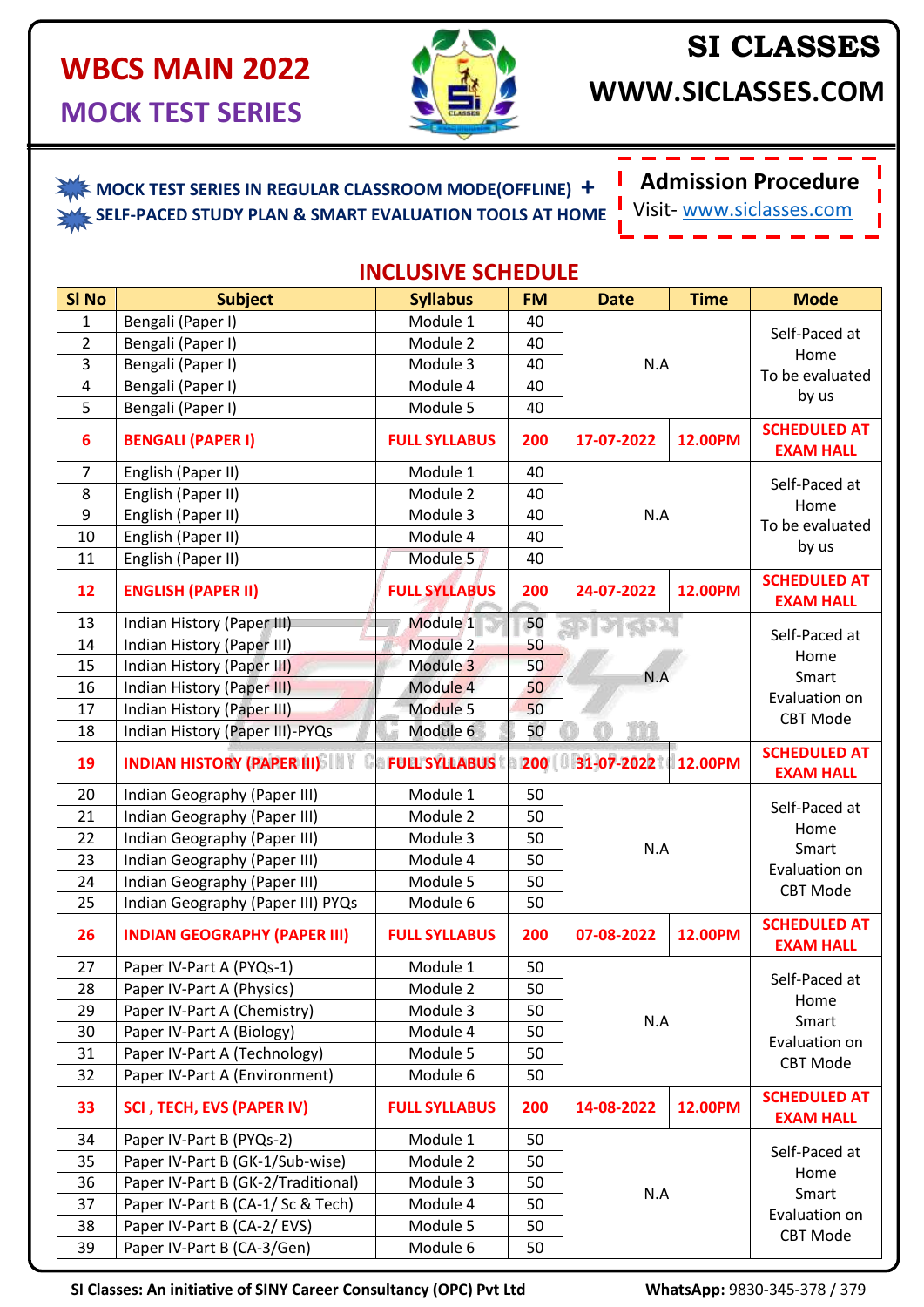|                  |                                   |                      |           |                              | <b>SI CLASSES</b> |                                         |  |
|------------------|-----------------------------------|----------------------|-----------|------------------------------|-------------------|-----------------------------------------|--|
| SI <sub>No</sub> | <b>Subject</b>                    | <b>Syllabus</b>      | <b>FM</b> | <b>Date</b>                  | <b>Time</b>       | <b>Mode</b>                             |  |
| 40               | <b>GK &amp; CA (PAPER IV)</b>     | <b>FULL SYLLABUS</b> | 200       | 21-08-2022<br>12.00PM        |                   | <b>SCHEDULED AT</b><br><b>EXAM HALL</b> |  |
| 41               | Indian Polity (Paper V)           | Module 1             | 50        |                              |                   | Self-Paced at                           |  |
| 42               | Indian Polity (Paper V)           | Module 2             | 50        |                              |                   | Home                                    |  |
| 43               | Indian Polity (Paper V)           | Module 3             | 50        | N.A                          |                   | Smart                                   |  |
| 44               | Indian Polity (Paper V)           | Module 4             | 50        |                              |                   | Evaluation on                           |  |
| 45               | Indian Polity (Paper V)           | Module 5             | 50        |                              |                   | <b>CBT Mode</b>                         |  |
| 46               | Indian Polity (Paper V) PYQs      | Module 6             | 50        |                              |                   |                                         |  |
| 47               | <b>INDIAN POLITY (PAPER V)</b>    | <b>FULL SYLLABUS</b> | 200       | 28-08-2022                   | 12.00PM           | <b>SCHEDULED AT</b><br><b>EXAM HALL</b> |  |
| 48               | Indian Economy (Paper V)          | Module 1             | 50        |                              |                   | Self-Paced at                           |  |
| 49               | Indian Economy (Paper V)          | Module 2             | 50        |                              |                   | Home<br>Smart                           |  |
| 50               | Indian Economy (Paper V)          | Module 3             | 50        | N.A                          |                   |                                         |  |
| 51               | Indian Economy (Paper V)          | Module 4             | 50        |                              |                   | Evaluation on                           |  |
| 52               | Indian Economy (Paper V)          | Module 5             | 50        |                              |                   | <b>CBT Mode</b>                         |  |
| 53               | Indian Economy (Paper V) PYQs     | Module 6             | 50        |                              |                   |                                         |  |
| 54               | <b>INDIAN ECONOMY (PAPER V)</b>   | <b>FULL SYLLABUS</b> | 200       | 04-09-2022                   | 12.00PM           | <b>SCHEDULED AT</b><br><b>EXAM HALL</b> |  |
| 55               | Arithmetic (Paper VI)             | Module 1             | 50        |                              |                   | Self-Paced at                           |  |
| 56               | Arithmetic (Paper VI)             | Module 2             | 50        | N.A<br>11-09-2022<br>12.00PM |                   | Home                                    |  |
| 57               | Arithmetic (Paper VI)             | Module 3             | 50        |                              |                   | Smart                                   |  |
| 58               | Arithmetic (Paper VI)             | Module 4             | 50        |                              |                   | Evaluation on<br><b>CBT Mode</b>        |  |
| 59               | Arithmetic (Paper VI)             | Module <sub>5</sub>  | 50        |                              |                   |                                         |  |
| 60               | Arithmetic (Paper VI) PYQs        | Module 6             | 50        |                              |                   |                                         |  |
| 61               | <b>ARITHMETIC (PAPER VI)</b>      | <b>FULL SYLLABUS</b> | 200       |                              |                   | <b>SCHEDULED AT</b><br><b>EXAM HALL</b> |  |
| 62               | Reasoning (Paper VI)              | Module 1             | 50        |                              |                   |                                         |  |
| 63               | Reasoning (Paper VI)              | Module 2             | 50        |                              |                   | Self-Paced at<br>Home                   |  |
| 64               | Reasoning (Paper VI)              | Module 3             | 50        | N.A                          |                   | Smart                                   |  |
| 65               | Reasoning (Paper VI)              | Module 4             | 50        |                              |                   | Evaluation on                           |  |
| 66               | Reasoning (Paper VI)              | Module 5             | 50        |                              |                   | <b>CBT Mode</b>                         |  |
| 67               | 5101<br>Reasoning (Paper VI) PYQs | Module 6             | 50        | JPC] Pvt Ltd                 |                   |                                         |  |
| 68               | <b>REASONING (PAPER VI)</b>       | <b>FULL SYLLABUS</b> | 200       | 18-09-2022                   | 12.00PM           | <b>SCHEDULED AT</b><br><b>EXAM HALL</b> |  |
| 69               | Paper-I                           | <b>Full Syllabus</b> | 200       |                              |                   |                                         |  |
| 70               | Paper-II                          | <b>Full Syllabus</b> | 200       | N.A                          |                   | Self-Paced at<br>Home<br>Smart          |  |
| 71               | Paper-III                         | <b>Full Syllabus</b> | 200       |                              |                   |                                         |  |
| 72               | Paper-IV                          | <b>Full Syllabus</b> | 200       |                              |                   | Evaluation on<br><b>CBT Mode</b>        |  |
| 73               | Paper-V                           | <b>Full Syllabus</b> | 200       |                              |                   |                                         |  |
| 74               | Paper-VI                          | <b>Full Syllabus</b> | 200       |                              |                   |                                         |  |
| 75               | <b>PAPER-I</b>                    | <b>FULL SYLLABUS</b> | 200       | 25-09-2022<br>10.00AM        |                   |                                         |  |
| 76               | <b>PAPER-II</b>                   | <b>FULL SYLLABUS</b> | 200       | 25-09-2022                   | 02.00PM           |                                         |  |
| 77               | <b>PAPER-III</b>                  | <b>FULL SYLLABUS</b> | 200       | 09-10-2022                   | 10.00AM           | <b>SCHEDULED AT</b>                     |  |
| 78               | <b>PAPER-IV</b>                   | <b>FULL SYLLABUS</b> | 200       | 09-10-2022                   | 02.00PM           | <b>EXAM HALL</b>                        |  |
| 79               | <b>PAPER-V</b>                    | <b>FULL SYLLABUS</b> | 200       | 23-10-2022<br>10.00AM        |                   |                                         |  |
| 80               | <b>PAPER-VI</b>                   | <b>FULL SYLLABUS</b> | 200       | 23-10-2022<br>02.00PM        |                   |                                         |  |

#### **ADMISSION INFO**

Course Fees: Rs.1999/- (Inclusive GST) to be paid at the time of Admission Admission Criteria: Based on Preparation Level & date of online Enrolment. Seats are Limited. Online enrolled candidates will be contacted in due time.

To Enrol online, Visit our Website : [www.siclasses.com](http://www.siclasses.com/)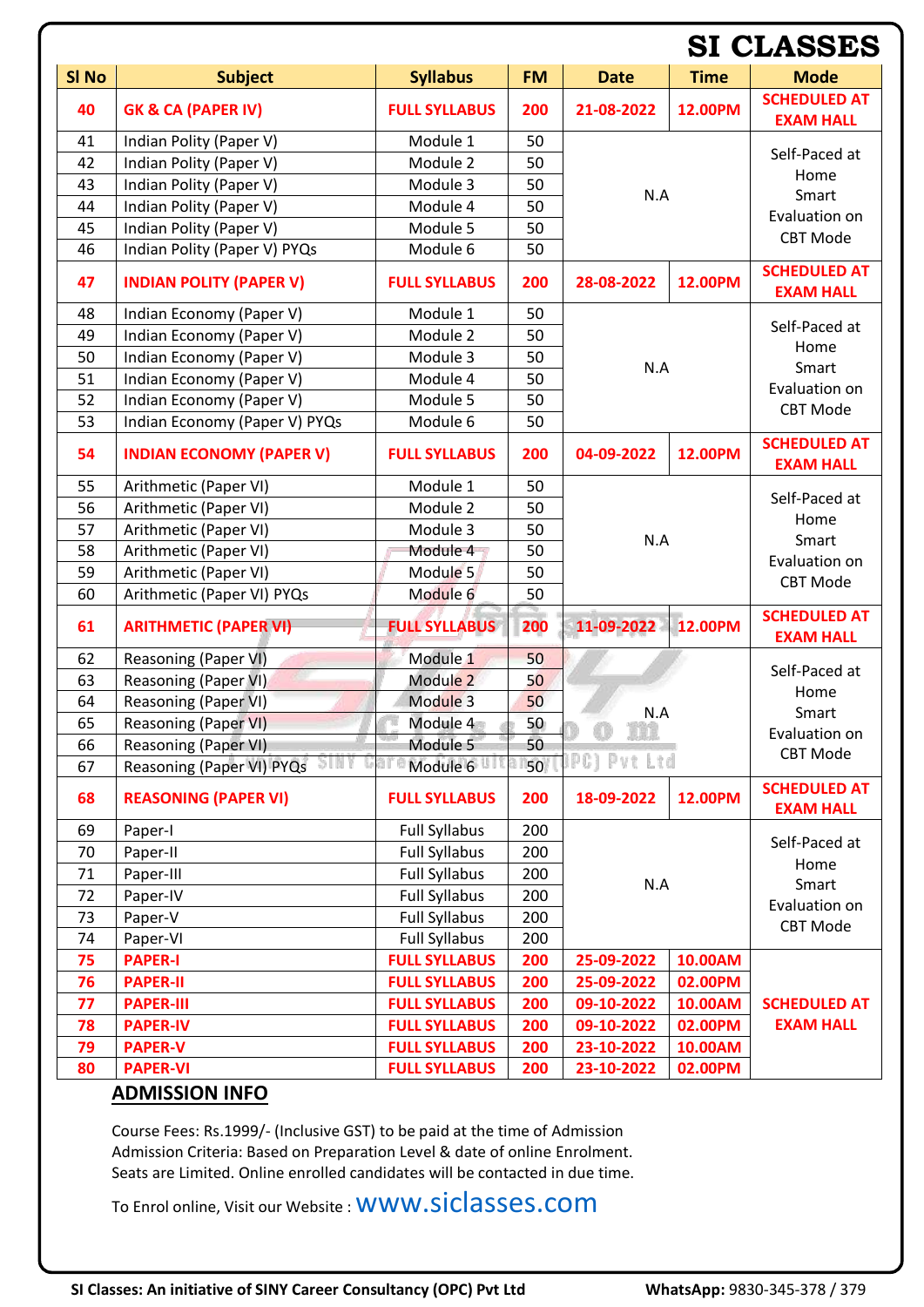### **SI CLASSES**

#### **Course Details**

- ➢ **Instruction for Self-Paced Test:** All self-paced Tests will be conducted in collaboration with SINY CLASSROOM, a mobile learning app. All Question papers along with smart evaluation tools will be provided under your Batch in the App. Prepare a study plan of your own accordingly. Make a personal schedule for Self-paced tests. Students are expected to attempt this tests in a single seating like an EXAM to boost your preparation properly through real evaluation method.
- ➢ **Instruction for Scheduled Test:** All scheduled tests are to be conducted in our Exam venue (Moulali/ Seladah, Kolkata) on Schedule date and time as specified above. Date are subject to change under unavoidable circumstances.
- ➢ **Answer Checking & Rank List for Scheduled tests :** OMR based Answer script will be checked on same day through alteration & dictation method. Descriptive answer script for all scheduled Tests (Bengali & Eng) will be checked & evaluated by our faculties. In addition to this an online/offline Review session will be conducted by the examiners for all descriptive papers.
- ➢ **Details of Module** are given bellow.
- ➢ **Validity of the Course: Till last date of WBCS Main 2022 Exam or as per schedule whichever is earlier. In case of gross change in date of WBCS Main exam 2022, no of tests may be reduced / increased and/or rescheduled in need of the students.**
- $\triangleright$  Students are requested to enrol the course after being satisfied with the quality and legacy of the Institution. It's an initiative to create a group of genuine aspirants for pursuance of their preparation in group.
- ➢ Question are framed from standard Texts and MCQs books of reputed Publishers.

Classroom A unit of SINY Career Consultancy(OPC) Pyt Ltd [N.B: For **Online Version (on Mobile App)** of this Course, Please Download our App and enrol : SINY CLASSROOM <https://play.google.com/store/apps/details?id=co.lily.iswyt>

# **GET IT ON Google Play**